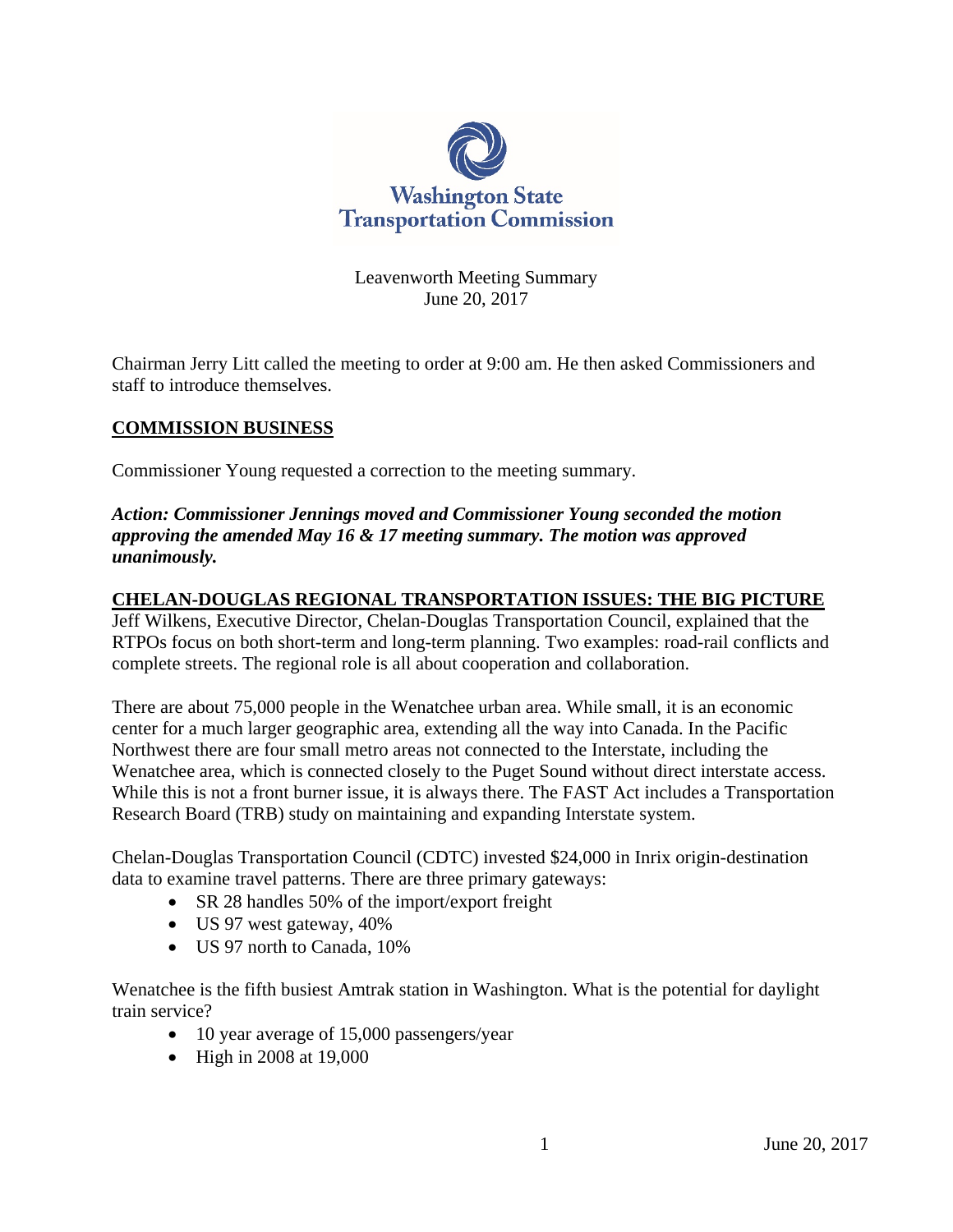Growing the capacity and use of Pangborn Airport is very important. The Sonoran Institute identified three items for growth:

- Proximity to urban center
- Recreational opportunities
- Commercial air service

The community is very engaged in topic. About \$30 million is invested in Pangborn improvements. Alaska fills three planes a day and is ready to test a direct connection to the bay area.

Confluence Parkway is the proposed third access on and off the Wenatchee Island. Building a third corridor is more effective than widening and adding lanes to SR 285. Practical solutions means doing everything you can before adding capacity, but there are ways to add capacity that:

- Improve regional connectivity
- Redundancy for public safety
- Supports infill and development
- Supports better transit, walking and bicycling on North Wenatchee Avenue

The river crossing is about \$30-35 million and the total cost of the project is around \$100 million, give or take \$30 million.

[Chelan-Douglas Transportation Council](http://www.wstc.wa.gov/Meetings/AgendasMinutes/agendas/2017/June20/documents/2017_0620_BP4_ChelanDouglas.pdf)

**Action:** None **Follow-Up:** None at this time

# **CITY TRANSPORTATION ISSUES, CHALLENGES, AND SUCCESSES**

Cheri Kelley Farivar, Mayor, City of Leavenworth, noted that Leavenworth has a population of only 2000 people. Revenue distribution based on population is insufficient. The city's sales tax Transportation Benefit District (TBD) brings about \$280,000. The money is spent on street rehabilitation and as match for other projects.

Leavenworth welcomes 2 million visitors a year. Its main street is US 2. Leavenworth is a complete streets city and has received funding. Pavement rating was 48 prior to TBD implementation in 2012 and today it is 65.

ITS (Intelligent Transportation System) messaging is an issue when WSDOT is not quick to say the problem is over when passes are closed, fires occur, or construction is underway. A few years ago, a WSDOT reader board in Monroe said, "Leavenworth closed." Additional directional signs also would be helpful.

Challenges:

- Congestion on US 2
- Messaging
- Funding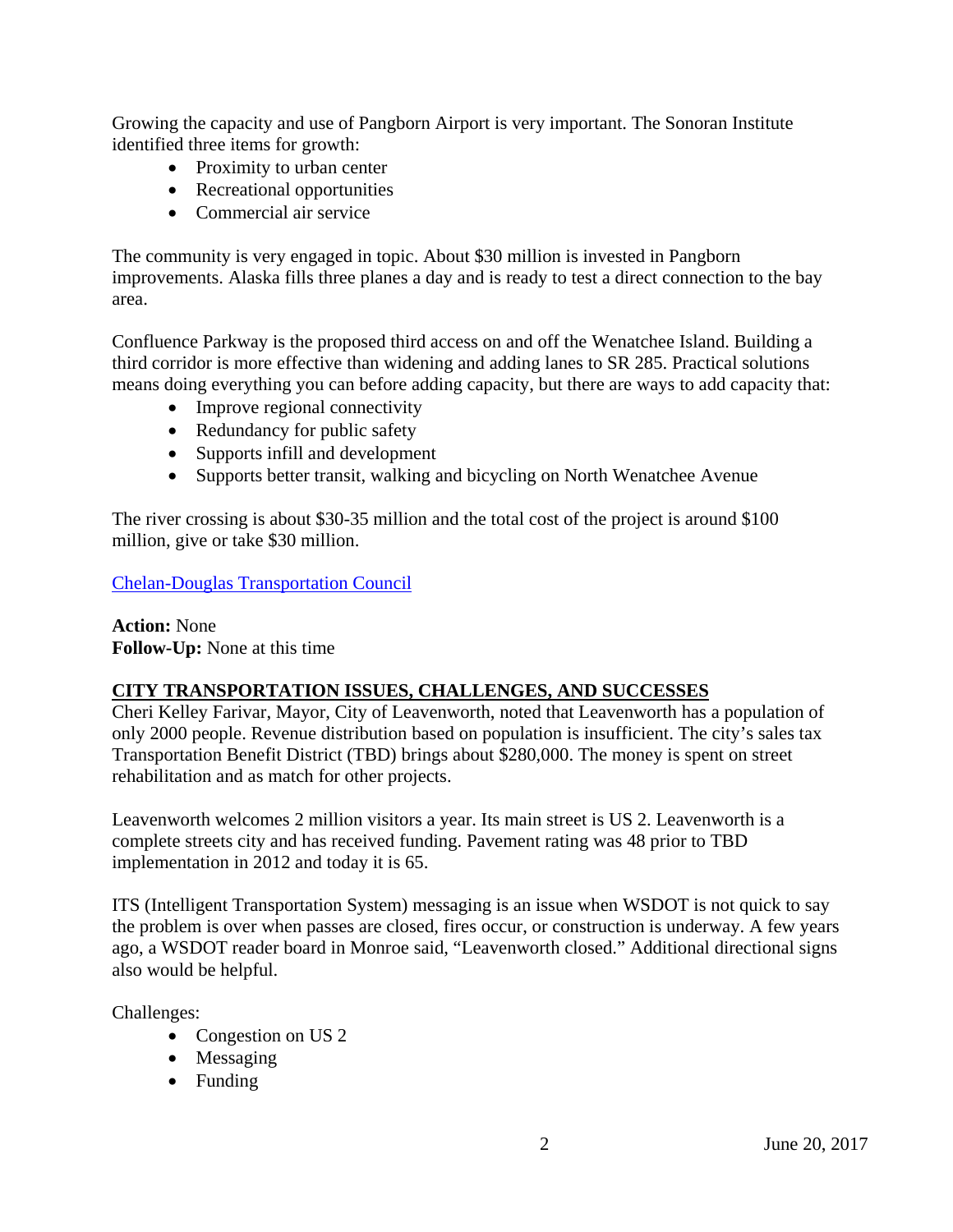The City is conducting a parking study with Port of Chelan, and Chamber of Commerce. Traffic flow also is critical. The city is working with WSDOT to synchronize lights. Congestion gets worse every year; Leavenworth will never be able to handle all the cars.

Jeff Gomes, Mayor, City of Cashmere, shared the success story of the Sunset Highway rebuild. This was done through partnerships with CERB, WSDOT, Port of Chelan, and Chelan County. The 2017-19 budget includes an additional \$2 million for replacement of the West Cashmere Bridge (Goodwin Bridge).

Frank Kuntz, Mayor, City of Wenatchee, reported that Wenatchee's TBD, funded by \$20 license fee, brings in about \$500,000 a year. Streets receive an additional \$1 million from the Real Estate Excise Tax (REET) and general fund. The city is working to get property tax dedicated fully to streets. Currently about 75% goes to streets. It also is considering using its banked capacity and is looking at adopting a B & O tax to apply to nonprofit hospitals exempt from property tax.

Allison Williams, Executive Services Director, City of Wenatchee, talked about leveraging infrastructure. Wenatchee wants to redevelop N Wenatchee Avenue as a better gateway into the city and more accommodating for multimodal use. WSDOT has \$23 million to use for SR 285 corridor improvements.

Mike Cooney, Mayor, City of Chelan, talked about restoring and reconfiguring the 80-year old bridge that connects two state routes. The city needs \$1 million to mitigate impacts of the bridge on intersections. Transportation on the lake could benefit from a water taxi between Chelan and Manson.

# [City of Wenatchee](http://www.wstc.wa.gov/Meetings/AgendasMinutes/agendas/2017/June20/documents/2017_0620_BP5_CityofWenatchee.pdf)

**Action:** None **Follow-Up:** None at this time

# **PUBLIC TRANSPORTATION ISSUES, CHALLENGES, AND SUCCESSES**

Richard DeRock, General Manager, Link Transit, reported that Link Transit has been aggressive at moving riders from paratransit to fixed route. Link has half the paratransit riders today compared to 10 years ago. Changes included 100 shelters that are lit when dark; benches and shelters are sited at locations for known paratransit users.

Link fares are \$1.00 in urban area and \$2.50 for longer routes.

There are multiple ridership incentives:

- Student pass programs
	- Wenatchee Valley College 1700 full-time students
	- Local school Student Freedom passes
- Disabled persons pass Fare free for Link Plus eligible on regular buses
- Employer Pass Programs
	- Confluence health  $-1600$  employees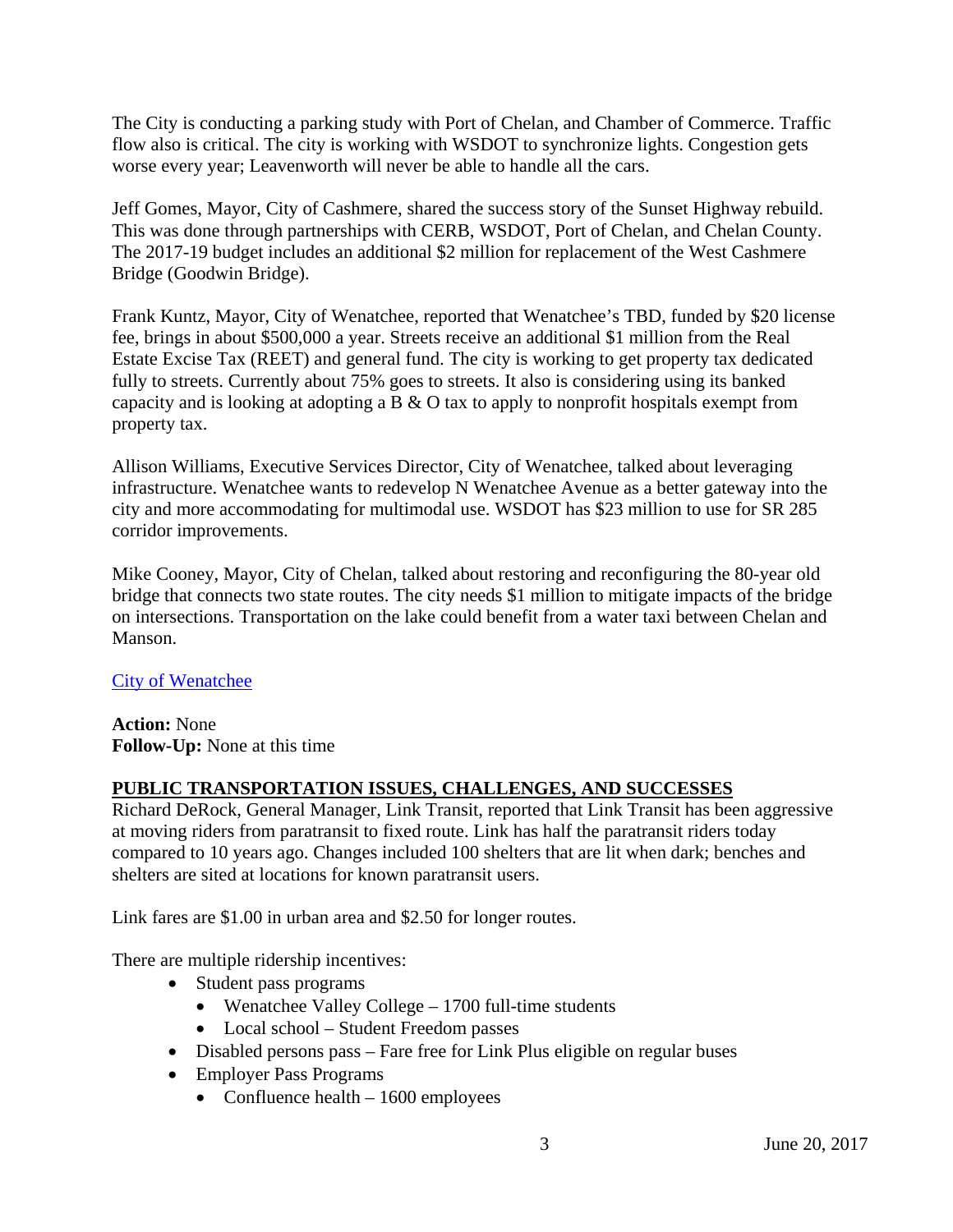- Crunch Pack  $-1100$  employees
- Wenatchee Valley College 300 employees

Sixty-one percent of the current fleet is alternatively powered – electric and propane. LINK has received three federal grants for electric buses. Its 35' BYD transit bus with Lithium-Ion Iron Phosphate batteries has a 165-mile range. Next year LINK will potentially accept delivery of a Momentum Dynamics 200Kw magnetic inductive charger, which will have a five-minute charge period.

| Monthly energy cost comparisons for LINK Transit |                                  |
|--------------------------------------------------|----------------------------------|
| Electric $2530$ kw @\$0.11/kwh                   | Diesel 429 gallons @ $$3.22/gal$ |
| \$285/month                                      | \$1381/mo                        |

Long-distance commutes are expensive to serve, and there is no state assistance or incentives.

[Link Electric Buses](http://www.wstc.wa.gov/Meetings/AgendasMinutes/agendas/2017/June20/documents/2017_0620_BP6_LinkTransit.pdf) [Link Public Transit](http://www.wstc.wa.gov/Meetings/AgendasMinutes/agendas/2017/June20/documents/2017_0620_BP6_LinkTransit.pdf)

**Action:** None **Follow-Up:** None at this time

# **COUNTY ISSUES, CHALLENGES, AND SUCCESSES**

Eric Pierson, Director, Public Works, Chelan County, emphasized problems with preservation of the road system. In Chelan County, the countywide average for pavement system condition is PSC 70 (fair to good). It will require \$800,000 more per year needed to maintain this average. There is very limited grant funding with no grants available for local access roads.

Chris Branch, Commissioner, Okanogan County, reported that Okanogan County has over 5200 square miles, and is roughly the size of Connecticut, with a population of 41,730. The 2017 road budget is \$13.3 million for 1339 miles of road, half of which is paved. About \$1.5 million for snow removal.

Fire, flooding, and landslides are major hazards to Okanogan County infrastructure. Josh Thompson, Okanogan County engineer, reported that 265,000 acres burned in 2014 305,000 in 2015. FEMA assistance provided money to repair damage to roads. Flooding has caused extensive damage in 2017. From March 13 to April 13, Okanogan County suffered \$1 million in road damage, but because the state total did not trigger the FEMA threshold, no federal funding was available.

Jay Weber, Executive Director, County Road Administration Board (CRAB), indicated that we can all expect emergencies and disasters, but they are difficult to predict and schedule. CRAB suggests creating a revolving fund for emergency repairs.

[Okanogan County](http://www.wstc.wa.gov/Meetings/AgendasMinutes/agendas/2017/June20/documents/2017_0620_BP7_OkanoganCounty.pdf)

# **Action:** None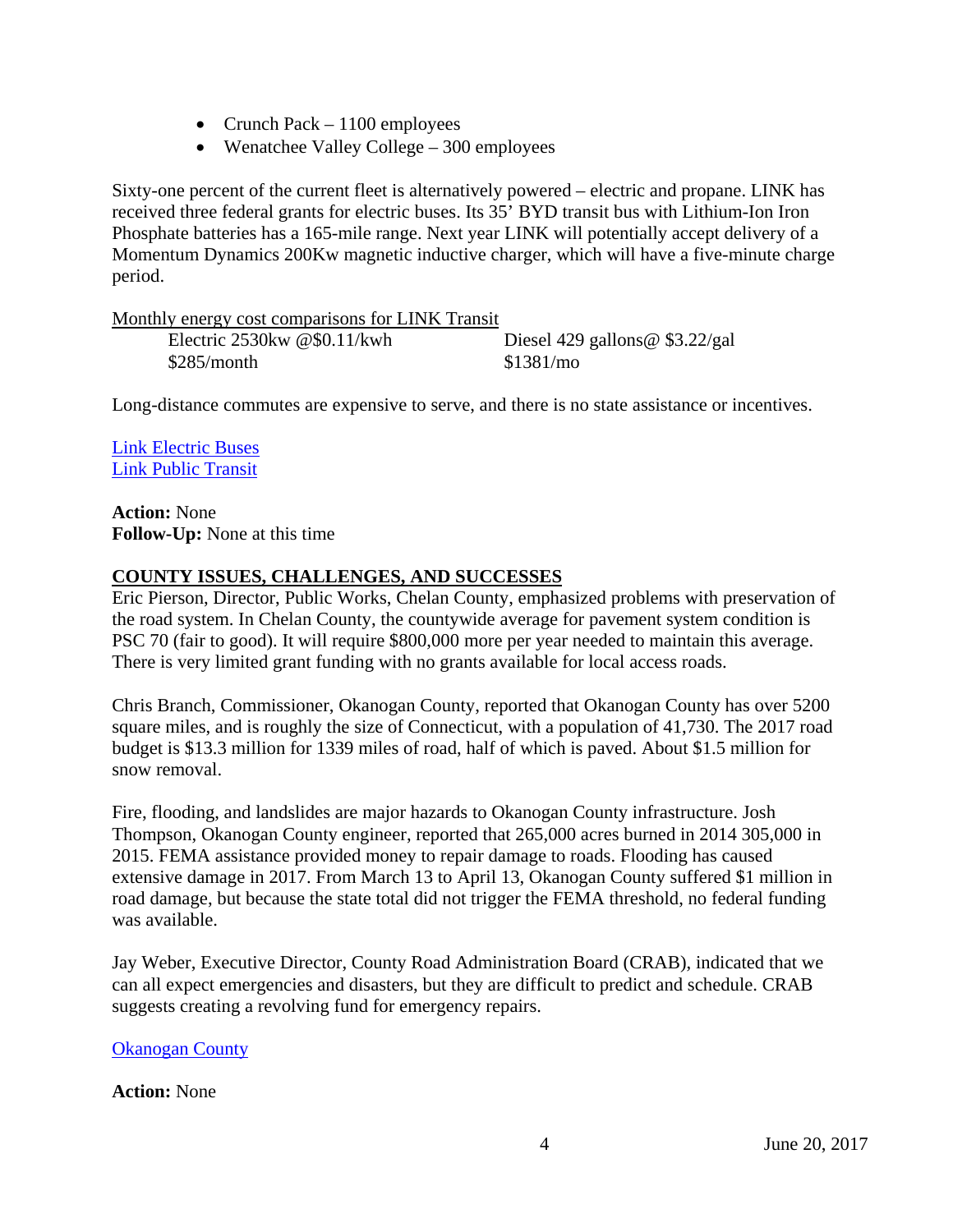### **Follow-Up:** None at this time

# **REVISITING WASHINGTON**

Chris Moore, Executive Director, Washington Trust for Historic Preservation, presented *Revisiting Washington,* the new, online resource patterned after the WPA Washington Guidebook. Since the state does not have a funded tourism agency, the *Revisiting Washington* website can help to fill the gap. Over time, the website will add community profile pages, hopefully managed by local communities.

Roger Millar, Secretary, WSDOT, suggested adding a link to the WSDOT website might help people know current travel conditions.

[Revisiting Washington](https://revisitwa.org/)

**Action:** None **Follow-Up:** None at this time

#### **TOURISM AND TRANSPORTATION**

- Annette Pitts, Executive Director, Cascade Loop Association, reported that the Cascade Loop formed in 1978. It was created as a way to generate economic health in the rural and unincorporated areas of the state by utilizing existing transportation infrastructure. From a tourism perspective, the Cascade Loop is a solid sample of the things travelers love about Washington State– Seattle access, hiking/mountaineering, climbing, rafting, fishing, wine tasting, paddle boarding, farmland and locally sourced foods, the arts, and friendly, colorful local culture
- From a transportation perspective, the Cascade Loop highlights the state's diversity as well– Interstate freeways, state highways, county and city roadways, state ferries, privately owned ferries, international and county airports, rail and bus systems, traditional and electric vehicles
- The Cascade Loop is fully accessible to EV travelers with charging stations all along the roadway

Typically transportation is what links travelers to their destination and attractions. In the case of the Cascade Loop and other scenic byways, transportation is a key part of the destination and takes on a more significant role-- when the transportation infrastructure fails the traveler's vacation fails.

Current Infrastructure Strengths

- Most roadways are in great condition compared to other scenic byways in the US
- Most roadways are easy to access and depart
- Current buildout of EV Charging Stations make tourism possible for a growing sector of in-market travelers
- While maintenance projects can be cumbersome for travelers and residents, they are essential in the long term and appreciated
- Mix of International and Regional Airports is healthy for long-haul and in-market travel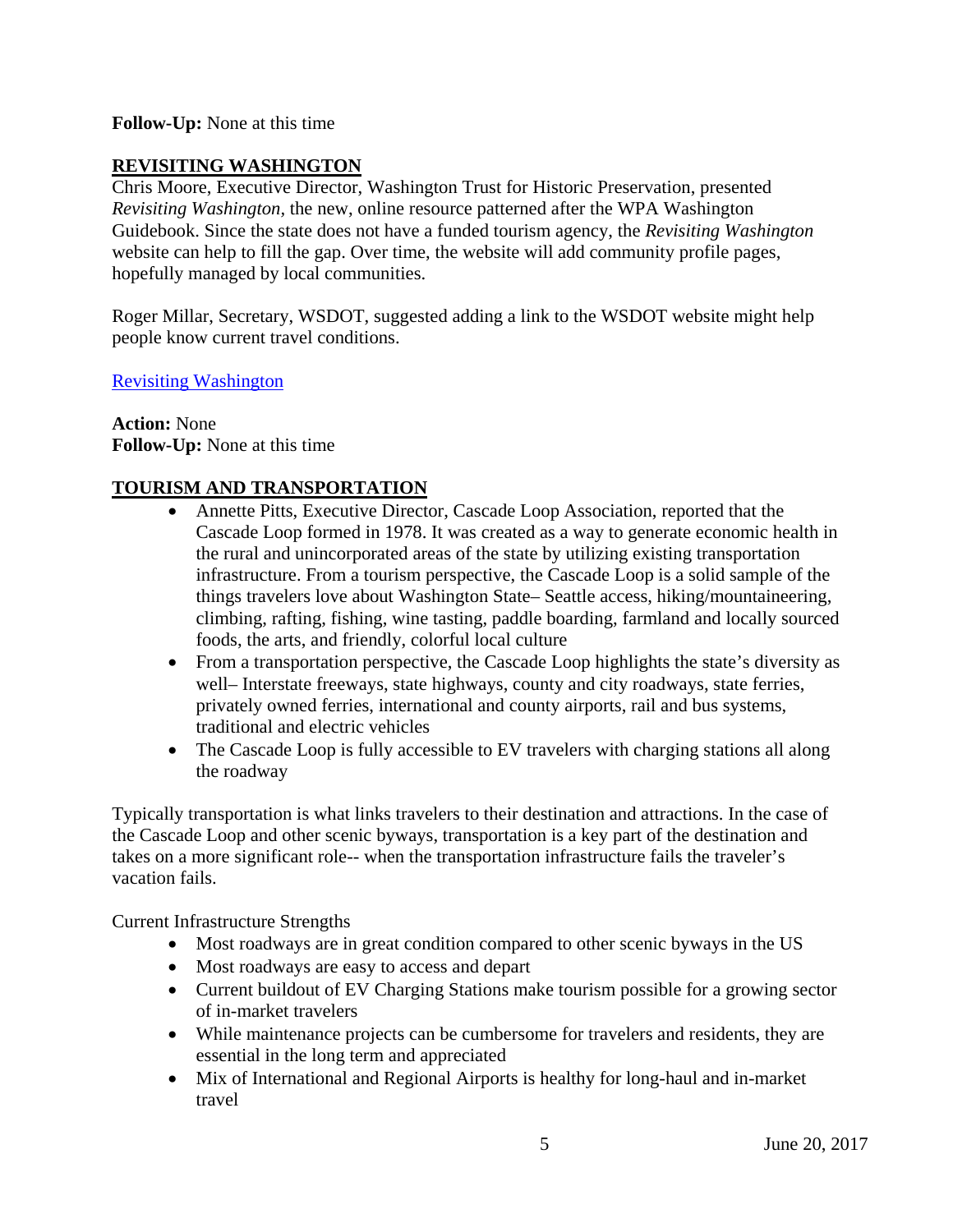High impact Successes

- Ongoing build-out of cruise terminals and marina access
- WSDOT support in manufacturing and installing Cascade Loop byway signage making the roadway easier to follow
- WSDOT addition of the Rice roundabout in Sultan—a start in easing US 2 congestion
- WSDOT chip-seal, striping and guardrail replacement projects keep road travel safer
- WSDOT replacement of Skagit River Bridge
- WSDOT speedy repairs to roadway washouts and landslides in Chelan, the Methow Valley and the North Cascades

Capacity Deficits

- US 2—Monroe to Sultan
	- Daily significant traffic slowdowns and backups 3 p.m. 7 p.m.
	- Traffic significantly backed up from 11 am to 7 pm every Sunday
- Approaching and departing Leavenworth
	- Traffic backs up significantly during weekends
	- Peak season is now really year-round, so what used to be a seasonal inconvenience is now a regular reality
- Wenatchee—north end access from highway
	- Daily slowdowns
- Skagit Valley
	- During the months of April and May during peak festival seasons—Tulip and Daffodil seasons, traffic is backed up through Mt. Vernon, La Conner, county roads and I-5
- Whidbey Island
	- Ferry traffic slowdowns daily—Clinton
	- Daily slowdowns due to residential and Naval Air Station traffic—Oak Harbor, Banta Road, Deception Pass

# Weather Impacts

- North Cascades Highway (SR 20)
	- Winter closure has massive financial ramifications for the Methow Valley and businesses approaching and in the North Cascades
	- Each additional day that the highway is closed represents thousands of dollars of lost tourism revenue and ultimately, millions of dollars lost when closures are extended
- Stevens Pass (US 2)
	- Intermittent pass closures have significant financial ramifications for Leavenworth during the winter months when key events are scheduled
	- Each day the Pass remains closed represents thousands of dollars of lost tourism revenue and ultimately, millions of dollars lost each season when closures are extended

Wildfires, mudslides, landslides, flooding and roadway washouts represent huge impacts to traffic flow during summer and fall months in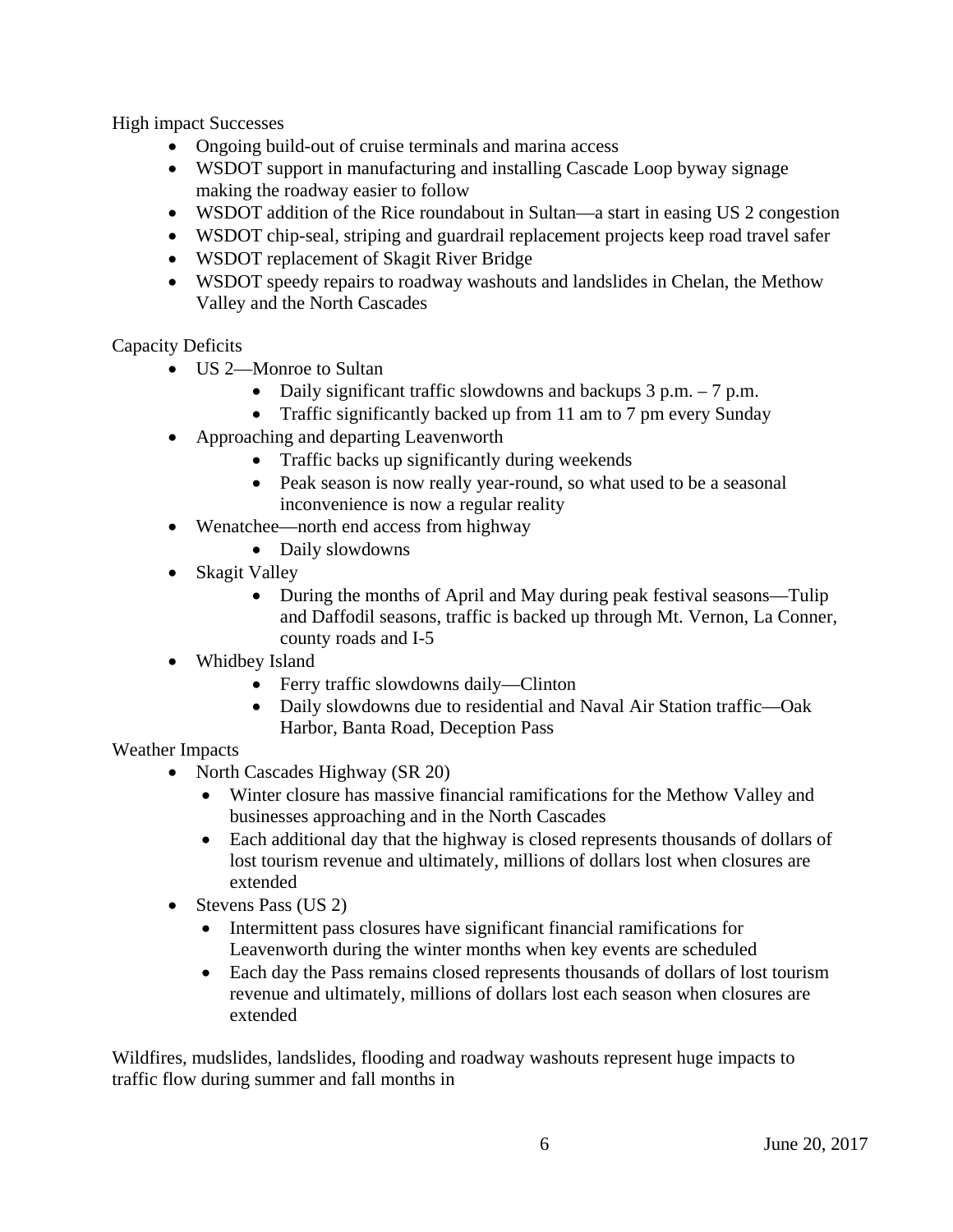- Leavenworth, Wenatchee, Chelan, Pateros, Twisp, Winthrop, Mazama and the North Cascades
- In some communities access may be fully obscured during these events
- Coordinated information and outreach from a public safety and tourism perspective could be built out and formalized

### Signage

While we want to maintain the natural beauty of our state and do not want to see roadways cluttered with unnecessary signage, wayfinding and safety signage is lacking in many areas and can be cumbersome to have approved and implemented

Hopes for the Future

- Tourism continues to grow and support our state and local economies
- WSDOT works with us and partner agencies to:
	- Increase roadway capacity through the addition of roundabouts, coordinated stoplights, and the addition of frontage roads and/or new bypass roadways
	- Decrease the number of highway closures on US 2 and decrease the amount of time SR 20 is closed during the winter due to snowfall and avalanche danger through increased staffing and snow removal/management equipment

Nancy Smith, Executive Director, Leavenworth Chamber of Commerce, agreed with the kudos to WSDOT. "If they say the pass is open, then it is open and safe." She asked WSDOT to improve signage to Leavenworth on US 97 NB. She added that population-based funding and policy decisions do not take into account cities like Leavenworth whose resident population is small, but that have thousands of visitors.

Mike Steele, Executive Director, Chelan Chamber of Commerce, noted that Chelan is more of a destination than Leavenworth, which many people also drive through on their way to somewhere else. Steele said that Chelan County generates more tourism spending per capita than any other county in the state. Road construction, detours, and delays all impact tourism.

Shiloh Schauer, Executive Director, Wenatchee Valley Chamber of Commerce, and a board member of the Washington Tourism Alliance, reported that the Alliance is focused on national and international travelers. Its goal is to re-establish a state tourism effort. We also need to print state maps.

One of the benefits of living in a tourism community is that visitors help to pay for the infrastructure.

Ms. Pitts suggested the Cascade Loop Association could be a conduit to its members for travel messages and ideas.

#### [The Cascade Loop](http://www.wstc.wa.gov/Meetings/AgendasMinutes/agendas/2017/June20/documents/2017_0620_BP9_CascadeLoop.pdf)

**Action:** None **Follow-Up:** None at this time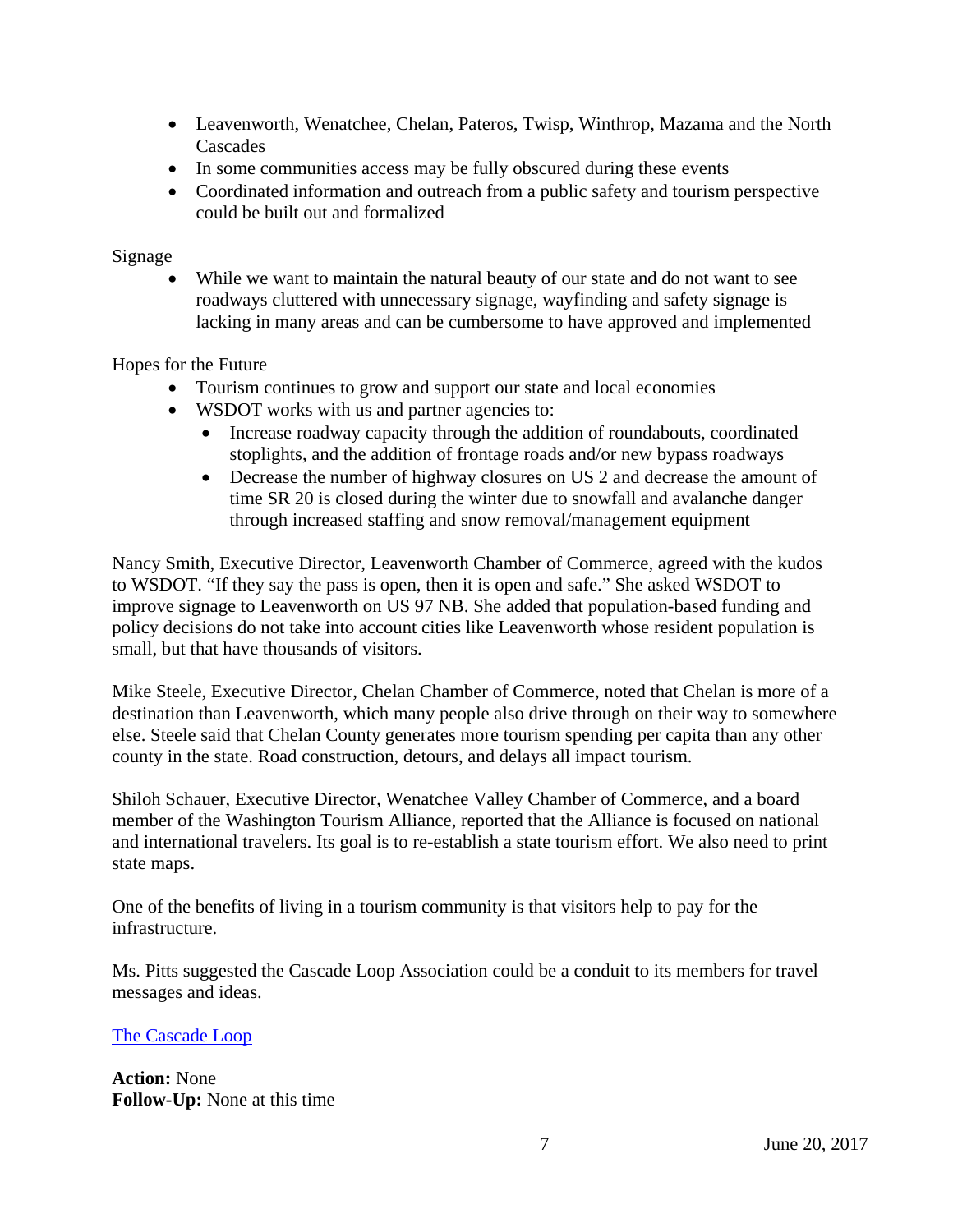# **AGRICULTURE, ECONOMIC DEVELOPMENT & TRANSPORTATION**

Lisa Parks, Executive Director, Port of Douglas County, spoke about *Our Valley, Our Future --* a values-based vision for the Valley that is intended to be a living, dynamic plan. Its 28 strategies and 149 action items include a regional trails organization and collaboration among communities as two of seven major "game changer" projects. Eighty-one public, private, and non-profit entities are identified as players.

Big Challenges Facing the Valley

- Restructuring economy
- One-third of households in poverty
- Wages, workforce skills, education levels are low
- Rising home prices
- Catastrophic wildfires
- Many governmental jurisdictions

The Confluence Parkway, highlighted earlier by the Chelan-Douglas Transportation Council, is one of the *Our Valley, Our Future* action items.

Jon DeVaney, President, Washington State Tree Fruit Association, told the Commission "This is the Place" for growing tree fruit.

- Ideal growing conditions
- More than 60% of U.S. apples are grown in Washington State
- Over 30% of our crop is exported overseas, where our quality is in high demand
- Even in apple producing nations like China, which is number one at nine times the U.S. production

Organics:

- 93% of US organic apples are grown in WA
- 79% of US organic pears are grown in WA
- 94% of US organic cherries are grown in WA
- Tree fruit is more than 60% of WA organic farm gate value and 23% of organic acreage
- Organic yields per acre are increasing as higher densities planted to organic, more acres being planted as well
- 11% of apple acreage is organic, about 7% of fresh sales

Production trends indicate that as crop production grows, the transportation needs also grow. Apple production is growing. Cherry production has more than doubled in 15 years. Pears production is steady today, but poised to grow. There is greater fruit produced from smaller trees; predominant varieties also change over time.

Apple Varieties in 1999: 2015 Crop: 51% Red Delicious 25% Red Delicious 17% Golden Delicious 7% Golden Delicious 10% Fuji 13% Fuji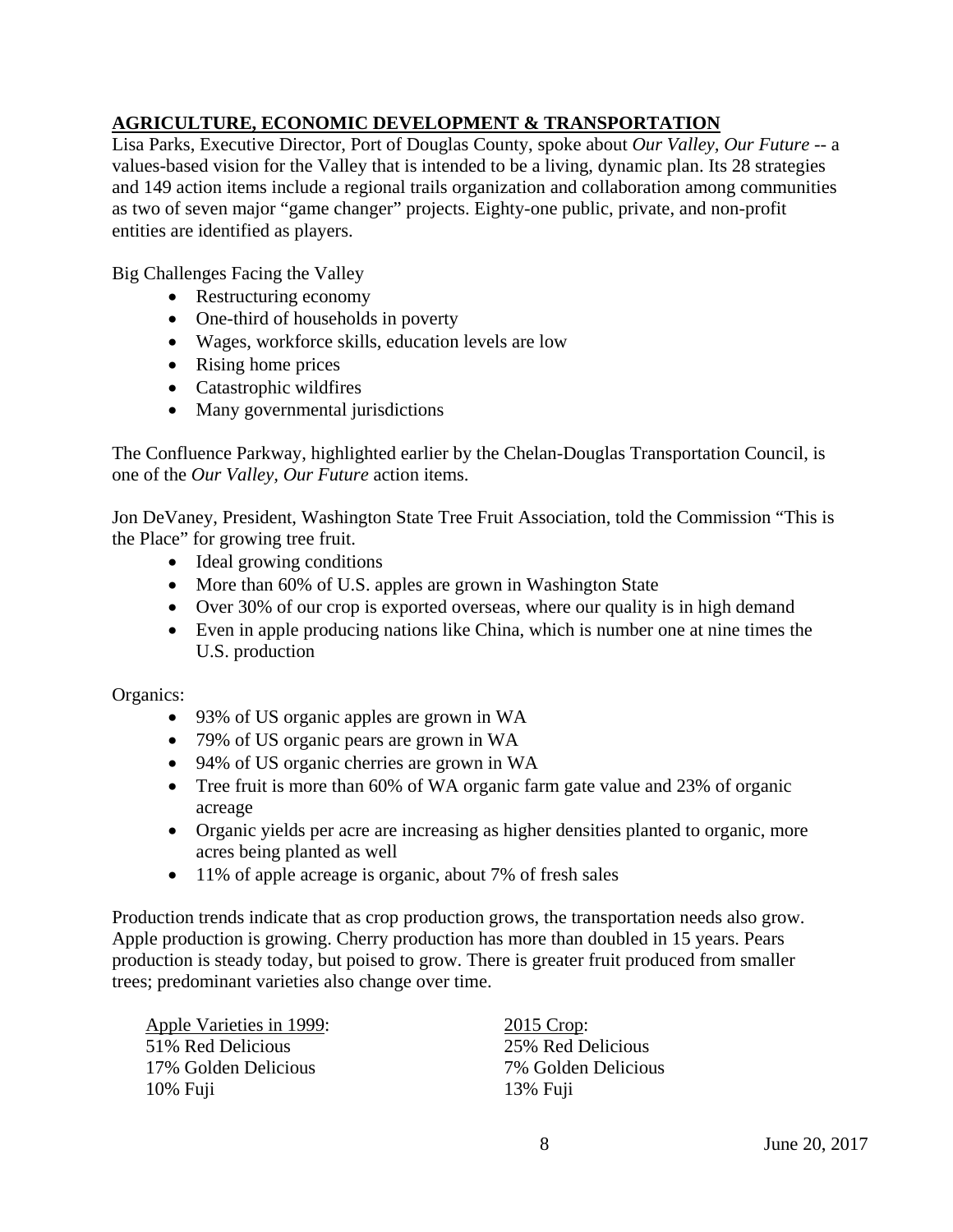| 8% Gala            | 21% Gala            |
|--------------------|---------------------|
| 8% Granny Smith    | 15% Granny Smith    |
| 6% Other Varieties | 13% Other Varieties |
|                    | 6% Honeycrisp       |

Mr. DeVaney add that apples and pears are now shipped year-round. There are conflicts between tourism and agricultural shipments. In addition, there are challenges with shipping in the winter. Fruit must move from storage to packing and then to market in all weather, year-round, on rural roads.

- Wenatchee Valley access to I-90 is single-lane in each direction over Blewett Pass or through Quincy
- New varieties mean more movement of product within the production area prior to packing
- Growing crop sizes will mean more trucks on the roads in this region

About 1/3 of tree fruit crops are exported. Asia is top market for cherries

Pat Jones, Executive Director, Port of Chelan, reported that the Port of Chelan jointly manages Pangborn Field with Port of Douglas. It also is the ADO for Chelan County and manages business parks.

Mr. Jones noted that transportation infrastructure is the fundamental building block for economic development. The Wenatchee community is subsidizing air service at about \$1 million annually. Although Alaska Air flights are at 85% capacity, they are not yet considering adding flights. When does the state see a state role in funding connectivity through air service?

The region needs a community diversification strategy. Key challenges:

- Cost of developing buildings for new employers
- High cost of land and high cost of construction
- We have identified people who are e-commuters, who can live here and work everywhere

Lloyd Flem, Executive Director, All Aboard Washington (AAW), for 33 years, notified the Commission that the Trump Administration has proposed eliminating the Empire Builder service between Chicago and Seattle. The budget also proposes elimination of the Essential Air Service program. He suggests the Commission communicate the need to preserve Empire Builder to Reps. Newhouse and Reichert. AAW also is working with Central Washington University and others to return train service to Yakima Valley, through Stampede Pass.

[Tree Fruit Association](http://www.wstc.wa.gov/Meetings/AgendasMinutes/agendas/2017/June20/documents/2017_0620_BP10_TreeFruitAssoc.pdf) [City of Wenatchee](http://www.wstc.wa.gov/Meetings/AgendasMinutes/agendas/2017/June20/documents/2017_0620_BP5_CityofWenatchee.pdf)

**Action:** None **Follow-Up:** None at this time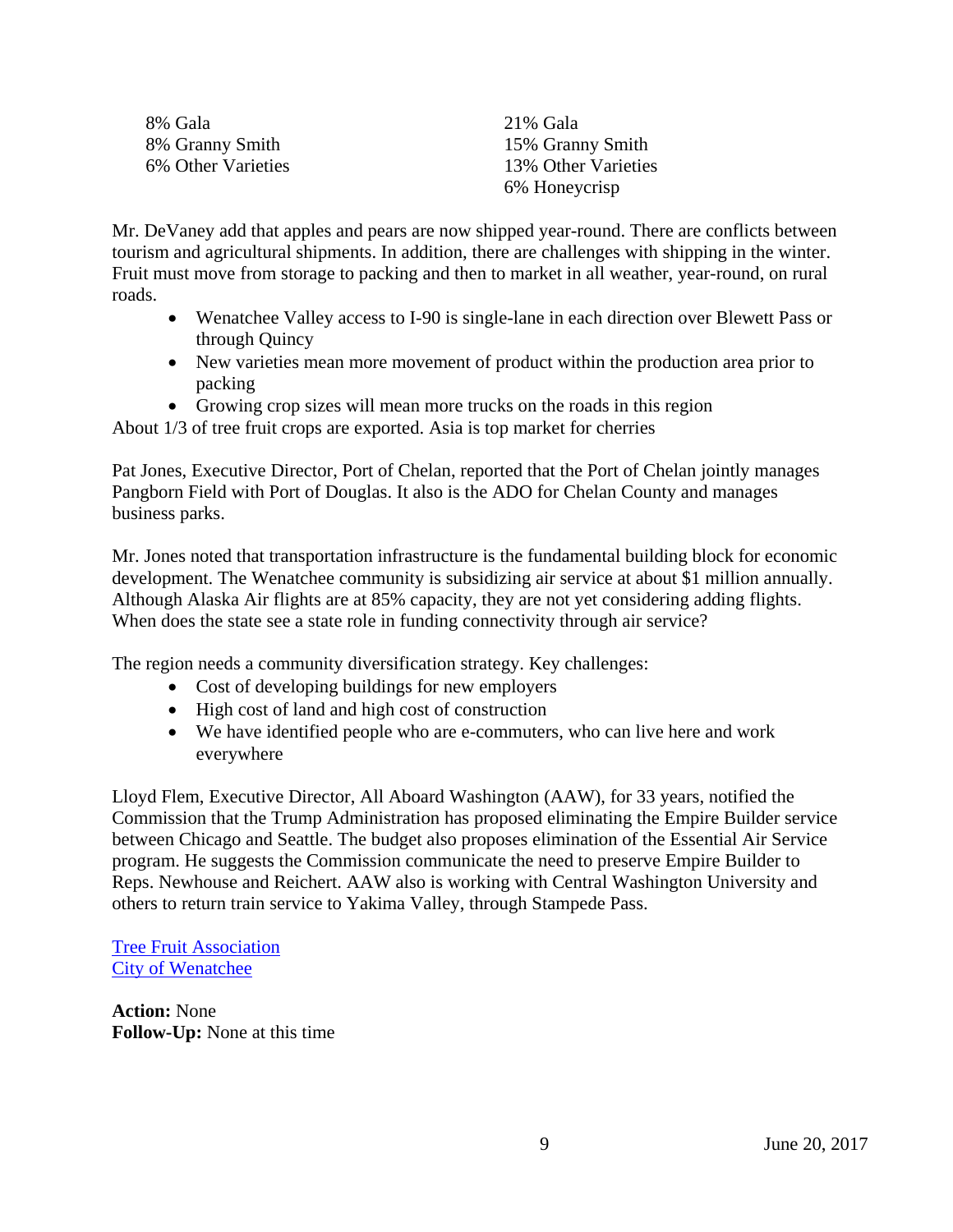# **WSDOT REGIONAL PROJECTS AND PERSPECTIVES**

Dan Sarles, Region Administrator, North Central Region, WSDOT, emphasized the need for improved infrastructure resiliency. North Central Region (NCR) addressed nearly 3000 nonscheduled maintenance issues in 2016-17.

Beginning April 1, water over the road and mudslides began to occur in Okanogan County. On April 7, Loup Loup Pass was closed on SR 20; it has not re-opened. WSDOT crews also are trying to save SR 153. Eleven bridges on SR 153 are in dangerous condition. Work will require 25 4-hour closings this summer.

Winter operations were especially challenging in 2017:

- Stevens, White, and White, and Snoqualmie passes were all closed Feb 9 10th (3rd) time ever)
- Stevens Pass had a record 40 avalanche control missions
- North Cascades Highway had  $4<sup>th</sup>$  latest opening ever (tied with 1975)

SR 20 is part of the Colville Indian Reservation Road (IRR) system, therefore the Summit Creek repair will be 100% federally funded.

The agricultural and food processing system demands continue to grow. North Central Washington now has 89 active wineries, numerous packing sheds and cold storage facilities, and housing has a 1% vacancy rate.

Community investments include:

- Rocky Reach Trail
- MacDougall Roundabout on US 2/97

Mr. Sarles is pleased that WSDOT will soon have a new office to replace the current Wenatchee Avenue building that dates to 1934. Some project engineers work in trailers today. The new North Central Region offices are scheduled for completion in 2018.

# [Regional Perspectives](http://www.wstc.wa.gov/Meetings/AgendasMinutes/agendas/2017/June20/documents/2017_0620_BP11_NCRUpdate.pdf)

**Action:** None **Follow-Up:** None at this time

# **REFLECTIONS AND NEXT STEPS**

Chairman Litt said that his biggest takeaway from the meeting is that coordination and collaboration has improved and is working.

Eralee Sawtell remarked that with retirement, this is her last opportunity to see all the Commissioners together. She said that Aubrey Davis and Dick Ford were her heroes, and noted that she has had some great mentors. She thanked Bobbie Garver, her co-worker for many years.

**Action:** None **Follow-Up:** None at this time